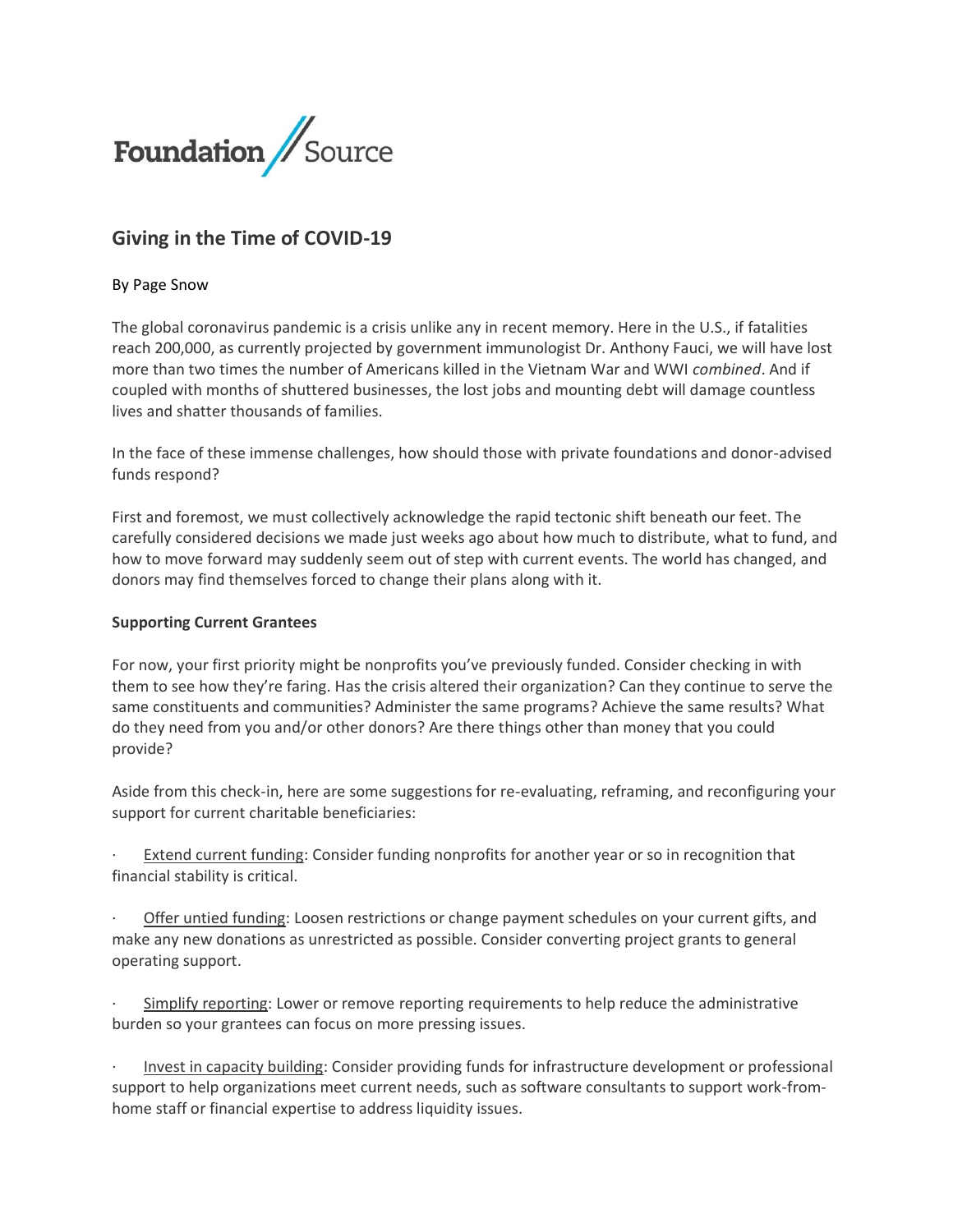# **New Organizations: Alleviating the Hardship of COVID-19**

If you'd like to combat coronavirus and aid the victims of COVID-19, you have multiple options to consider. Here are some of the ways you can help:

Act locally: Fund regional relief organizations addressing coronavirus needs. [Giving Compass](https://givingcompass.org/coronavirus-covid19) has a vetted list of local relief organizations.

· Provide direct support to those who need it most: if you have a private foundation, you can make grants directly to individuals and families for emergencies, such as the current crisis, and you don't need to seek prior approval from the IRS. This capability enables those with foundations to help people to keep food on the table, pay bills, and stay in their homes.

· Prioritize frontline workers and the most vulnerable: Fund childcare and other support services for essential workers, such as supermarket cashiers and healthcare providers, as well as seniors, the homeless, and other vulnerable groups in your community.

Fund emergent needs: The pandemic has shone a bright light on a host of systemic problems. Therefore, in addition to funding some of the obvious, urgent needs, such as vaccine development, consider supporting long-term change, such as investments in public health, paid leave and other protections for workers, food insecurity, broadband access for low-income families, and stronger protections for residential tenants.

· Consider debt relief: As bills pile up for millions of out-of-work Americans, erasing onerous medical or student debt can be as powerful an intervention as donating funds, and it can be very cost-efficient for the donor. For example, because medical debt is often sold to collection companies or debt-buying companies for pennies on the dollar, a charity can convert a \$100 donation into \$10,000 worth of debt relief.

Make program-related investments (PRIs): As long as it's for a charitable purpose, private foundations can make loans, loan guarantees, and equity investments to both nonprofit and for-profit companies alike. PRI loans, which count toward the foundation's 5% minimum distribution requirement, can be used to help companies gear up to make face masks or fund the construction of field hospitals and emergency shelters.

During these challenging times, those with private foundations and donor-advised funds have an especially vital role to play. Unencumbered by bureaucracy, they can respond quickly to disasters, taking bold action to address needs that are too small or too local to attract the attention of larger funders. We are fortunate that so many of them have joined the fight.

*Page Snow is chief philanthropic officer at [Foundation Source,](http://www.foundationsource.com/) which provides comprehensive support services for private foundations. Contact her at [psnow@foundationsource.com.](mailto:psnow@foundationsource.com)*